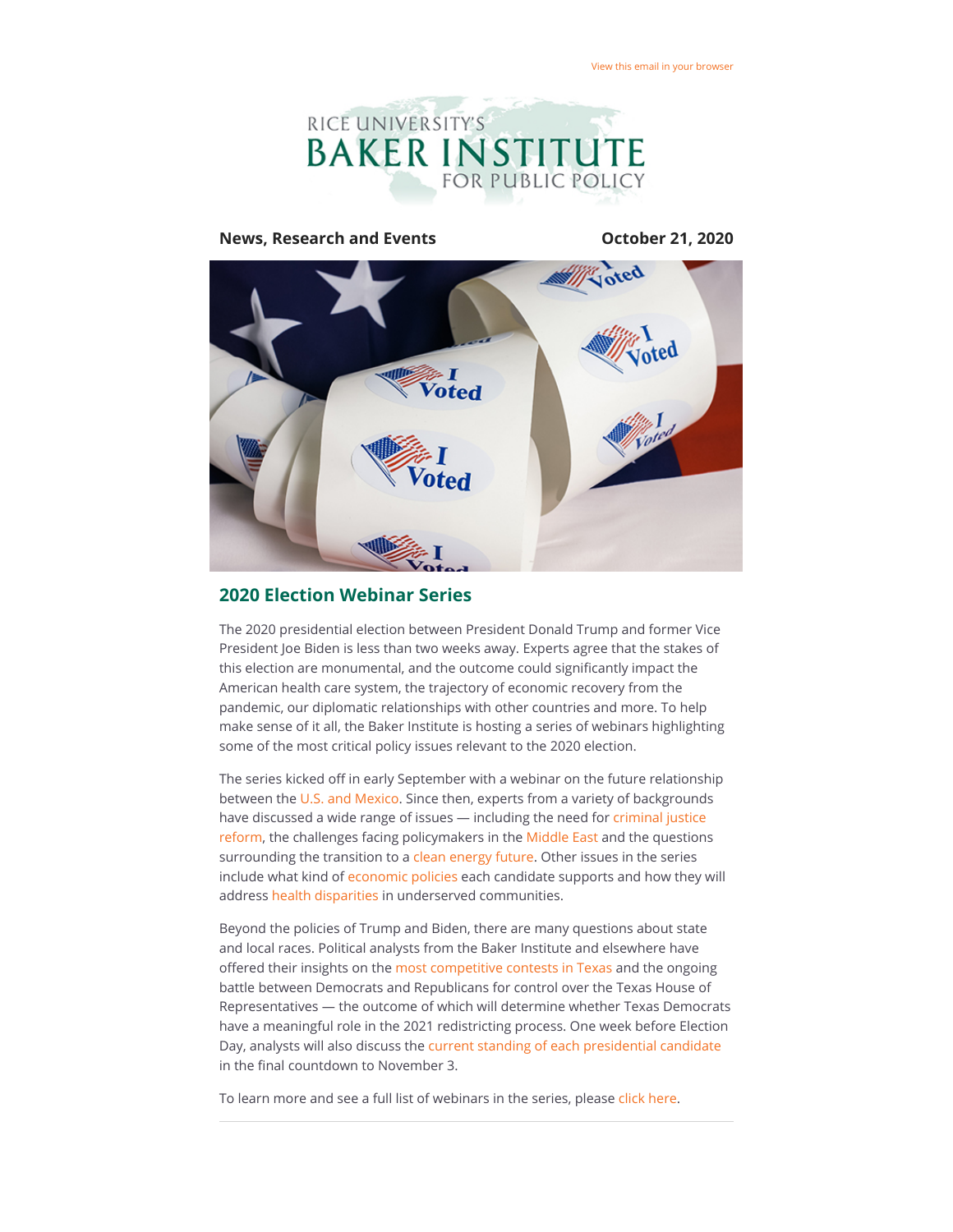# **"An 'autumn reset' promoting the use of masks, contact tracing and social distancing could still save 100,000 lives. This must be our highest national priority."**

[Peter Hotez](https://riceconnect.rice.edu/page.redir?target=https%3a%2f%2fwww.bakerinstitute.org%2fexperts%2fpeter-j-hotez%2f&srcid=168639&srctid=1&erid=03979679-7fce-4165-b046-01d151eb0be7&trid=03979679-7fce-4165-b046-01d151eb0be7), Fellow in Disease and Poverty, in an op-ed for Scientific American



## **Tax Policies for a Mobile Workforce**

Six months ago, stay-at-home orders began in an effort to slow the spread of COVID-19. Those who could settled into new work-from-home arrangements. Although some workplaces have since reopened with new health and safety protocols in place, many people continue to work remotely and some may be doing so indefinitely. What does this mean for workers and employers when it comes to tax and other compliance issues?

Public finance fellow [Joyce Beebe](https://riceconnect.rice.edu/page.redir?target=https%3a%2f%2fwww.bakerinstitute.org%2fexperts%2fjoyce-beebe%2f&srcid=168639&srctid=1&erid=03979679-7fce-4165-b046-01d151eb0be7&trid=03979679-7fce-4165-b046-01d151eb0be7) tackles this question in a recent issue brief on the tax implications of an increasingly mobile workforce. In this brief, Beebe considers what happens from a tax-perspective when an individual lives in one state but works in another. She also explores how employees can receive reimbursement for home office expenses and what options exist for paid family leave and paid sick leave during and after the pandemic.

Although the pandemic has generated new tax questions for employers and employees alike, Beebe predicts that remote work is here to stay and that the discussion about how to design tax policies for the growing number of remote workers is just starting. To learn more, read the full [issue brief o](https://riceconnect.rice.edu/page.redir?target=https%3a%2f%2fwww.bakerinstitute.org%2fresearch%2fthe-future-of-work-and-tax-policy-considerations-part-1-workforce-mobility%2f&srcid=168639&srctid=1&erid=03979679-7fce-4165-b046-01d151eb0be7&trid=03979679-7fce-4165-b046-01d151eb0be7)n the Baker Institute website.